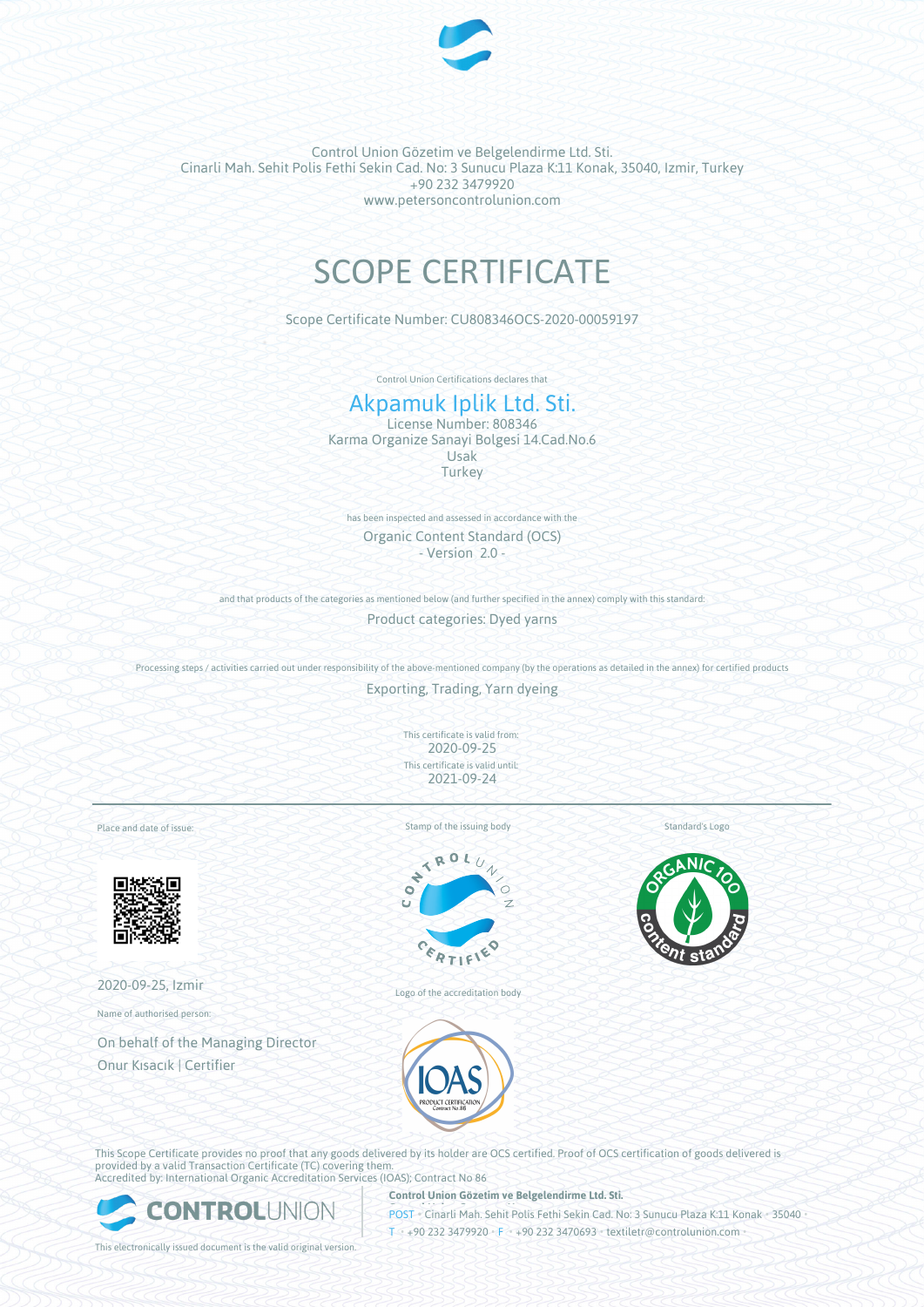

#### Control Union Gözetim ve Belgelendirme Ltd. Sti. Cinarli Mah. Sehit Polis Fethi Sekin Cad. No: 3 Sunucu Plaza K:11 Konak, 35040, Izmir, Turkey +90 232 3479920 www.petersoncontrolunion.com

## **Akpamuk Iplik Ltd. Sti. Organic Content Standard (OCS)**

Products Annex to certificate no. CU808346OCS-2020-00059197 In specific the certificate covers the following products:

| <b>Product category</b> | <b>Product details</b> | <b>Material composition</b> | Label grade |
|-------------------------|------------------------|-----------------------------|-------------|
| Dyed yarns              | Open-end varns         | 100.0% Organic Cotton       | OCS 100     |

Products made with Recycled fibers are also certified to the Global Recycled Standard or Recycled Claim Standard.

Place and date of issue:



2020-09-25, Izmir

Name of authorised person:

On behalf of the Managing Director Onur Kısacık | Certifier





Standard's logo

Logo of the accreditation body